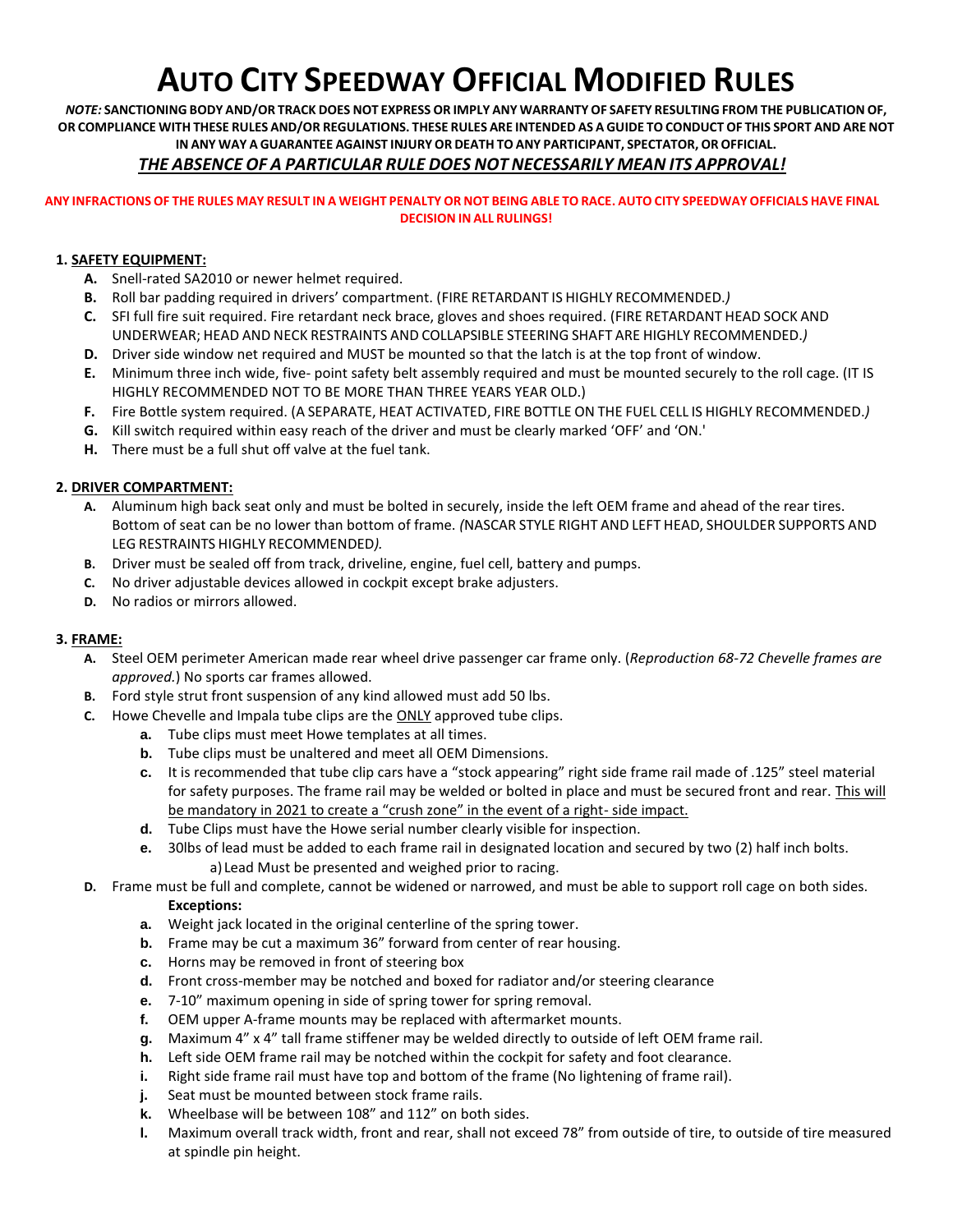#### **4. ROLL CAGE:**

- **A.** Must consist of continuous hoops, minimum 1.75" O.D. tubing, with a minimum wall thickness of .095" for the main cage.
- **B.** Frame must be mounted in at least 6 places, low carbon or mild steel recommended.
- **C.** Roll cage must consist of a configuration of front, rear, and top hoops connected by tubing on the sides or side hoops.
- **D.** Driver's head must not protrude outside cage with helmet on.
- **E.** Roll cage must be securely supported and braced with minimum 1 cross bar in top halo.
- **F.** Foot protection bar(s) required. Main cage may not be further forward than the rear of the engine.
- **G.** All bars forward of the cage must be lower than the hood.
- H. "X" OR "Z" BAR BEHIND THE DRIVER'S HEAD IS HIGHLY RECOMMENDED.
- **I.** All driver side door bars and uprights must be a minimum 1.75" and .095" wall thickness.
- **J.** Minimum 4 driver side door bars, parallel to the ground and perpendicular to the driver, and welded to the front and rear roll cage.
- **K.** Passenger side must have at least 1 cross door bar, horizontal or angled, and 1 top door bar, minimum 1.5" O.D.
- **L.** Steel door plate, 16 gauge (.065") minimum thickness, must be securely welded to the outside of the driver side door bars and cover the area from top door bar to bottom door bar and from rear hoop down post to front cage down post.

#### **5. FRONT SUSPENSION AND STEERING:**

**A.** All components must be steel, unaltered OEM, in OEM location, and replaceable by OEM parts.

- **Exceptions:**
- **a.** Tube type upper A frames with or without aluminum or steel cross shaft.
- **b.** Upper control arm mounts can be moved.
- **c.** Stamped steel OEM replacement lower a-frames
- **d.** Rubber, nylon, or steel lower a-frame bushings; no offset bushings
- **e.** Welded or bolted shock mounts on lower a-frames
- **f.** Lower a-frames must be right and left, and of the same design for both sides. (Mixing of lowers allowed)
- **g.** Lower a-frame mounts and bolt holes on frame must be in OEM location.
- **h.** OEM or aftermarket steel ball-joints allowed.
- **i.** Sway bar must be OEM type, no spline style bars.
- **j.** Two- piece steel hub and rotor may be used. (No Aluminum Hubs)
- **B.** All spindles must have a min of 3/16" stainless cable or NASCAR type tethers attaching to the hoop of the car.
- **C.** No rack and pinion steering.
- **D.** All steering components must be steel, OEM type, in OEM location.

#### **Exceptions:**

- **a.** Tie rod ends and adjuster sleeves may be replaced by a minimum .625" steel rod ends and steel tubes
- **b.** OEM spindles can be reamed for ball joints and modified to accept heim style outer tie rod ends.
	- **i.** May be modified for caliper mounting purposes only.
	- **ii.** Bolt on or weld on spindle savers allowed.
- **c.** Spindles arms must be the same length on both sides as measured from the center of the ball-joint pin to the center of the tie rod end.
- **d.** Passenger car drop spindles allowed (OEM passenger car spindles ONLY. NO MADE FOR RACING OR FABRICATED SPINDLES.)
- **e.** Spindles must be right and left, the same height and of the same make (Example- Pinto, Metric, Chevelle)
- **f.** Steel steering shafts and knuckles only; steering quickened, steering wheel and quick release may be aluminum;
- **g.** Driver compartment steering may be modified, but must be kept on the left side.
- **h.** Center link must be steel and can be OEM, aftermarket or made for racing.

#### **6. SHOCKS:**

- **A.** One shock per wheel.
- **B.** No external canister shocks (SCHRADER VALVES PERMITTED)
- **C.** Single adjustable shocks permitted.
	- a. No double adjustable shocks or blow off shafts.
- **D.** Bump Springs and Bump Stops are allowed.
- **E.** All shocks must be easily removed and uncovered.
- **F.** No Coil-overs allowed on front, but can be used on the rear shocks.
- **G.** One additional shock allowed in the lift/pull-bar area.
- **H.** All shocks must cost \$375 or less new based on current racer net pricing. **(This was removed in MMT) Hard to enforce**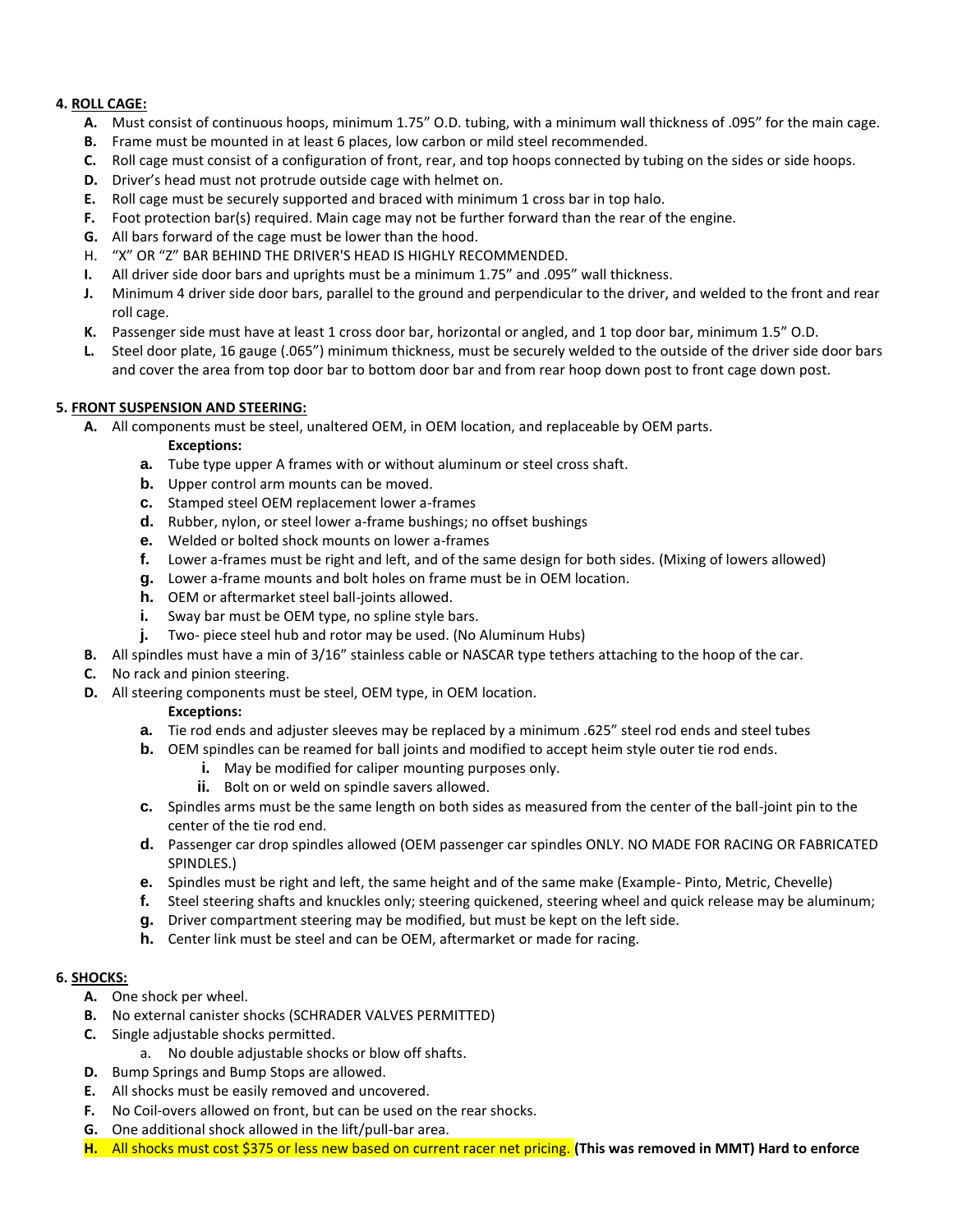#### **7. SPRINGS:**

- **A.** Steel coil and leaf springs allowed.
- **B.** Coil springs must be at least 4.5" O.D. and made of spring steel. (No exotic spring materials.)
- **C.** No torsion bars or air bags.

#### **Exception:**

**a.** Pull bar and bump springs may utilize smaller O.D. springs.

#### **8. REAR SUSPENSION:**

- **A.** No independent rear suspension.
- **B.** All components must be steel. (Aluminum hex tubes acceptable)
- **C.** Rear of frame may be altered to accept leaf or coil springs.
- **D.** Steel coil over eliminators, and steel or aluminum (5") coil-over kits, are allowed on the rear only, and must conform to shock and spring rules.

#### **9. REAR END:**

- **A.** Any steel approved OEM passenger car or truck rear end allowed.
- **B.** Closed, steel tube Quick changes allowed.
- **C.** Floating steel safety hubs are mandatory.
- **D.** Axles must be made of steel.
- **E.** No cambered rear ends.
- **F.** One (1) piece drive flange only.
- **G.** All components must be steel.

#### **Exceptions:**

- **a.** lowering blocks
- **b.** axle caps
- **c.** rotor plates
- **d.** drive flanges
- **e.** third link bracket ( EX Sweet Style)
- **H.** No covers allowed on the rear of the body.
- **I.** All cars running a birdcage type rear suspension must have a 1/16" steel plate or 1/8" alum plate behind the seat. The plate must attach from the top bar to bottom, and from the left side to right at least 3" past the seat.

#### **10. WHEELS:**

- **A.** 8" steel wheels only, measured from inside of the bead to inside of the bead.
- **B.** No screws or rim mounted bleeder valves.
- **C.** Steel and aluminum wheel spacers are allowed.

#### **11. TIRES:**

- **A.** TBD. (Hoosier F70's)
- **B.** No recaps.
- **C.** No softening, soaking, conditioning, sipping, or grooving of tires.
	- **a. SOAKING OF TIRES IS STRICTLY PROHIBITED.** *(This rule applies to ALL tires in the pits, on the car, in the trailer or hauler, ALL tires)* Tires may be checked at any time.
		- i. **First soaking violation results in 4- week suspension from Auto City Speedway and a \$500 Fine.**
		- ii. **Second soaking violation results in a season long suspension from Auto City Speedway and a \$1000 fine.**

#### **12. BRAKES:**

- **A.** MUST be steel OEM type only and operative on all 4 wheels.
- **B.** Must maintain minimum OEM dimensions for hub/rotor and calipers.
- **C.** Bolt pattern may be changed.
- **D.** Larger studs allowed.
- **E.** No hat style front rotors.
- **F.** Rear rotors may be aftermarket minimum, .810 inch thick, vented rotors only.
- **G.** No scalloped or drilled rotors.

#### **13. EXHAUST:**

**A.** Mufflers are required.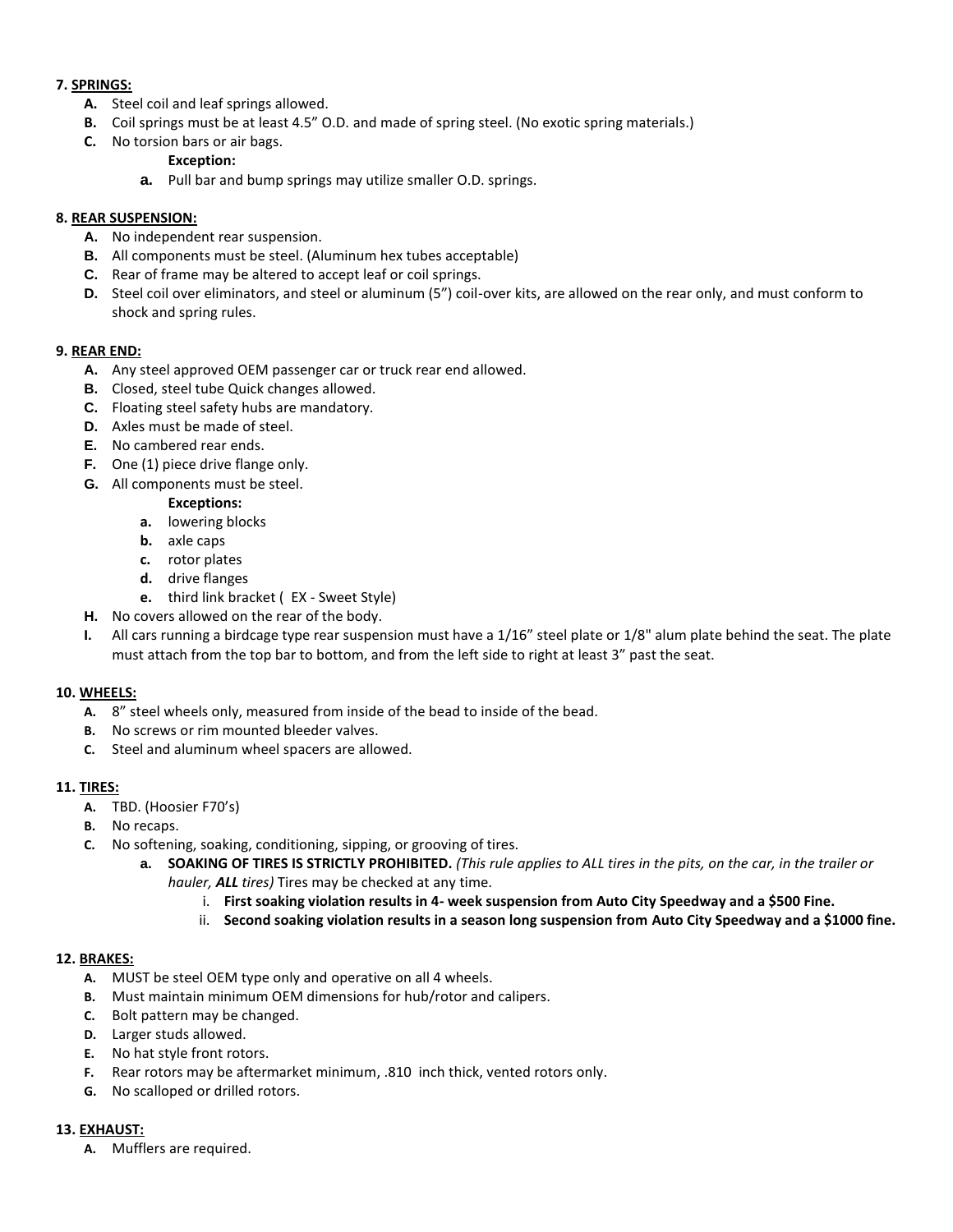#### **14. FUEL SYSTEM AND FUEL:**

- **A.** Mechanical or belt driven pump only and must be mounted on front of motor.
- **B.** Racing fuel cell required with a 2- gallon maximum capacity, square or rectangle in shape (*no tear drop, wedge, or exotic F-1 type fuel cells allowed*).
- **C.** Fuel cell must be in a minimum 22- gauge steel container.
- **D.** Cell must be securely mounted behind the rear axles and between the rear tires.
- **E.** Cell must be mounted a minimum of 6" off the ground **(Safety Concern)**
- **F.** Cell must be mounted with a minimum of 2 solid steel straps around the entire cell, 2" wide and .125" thick or equivalent.
- **G.** All cell mounts must be steel and securely welded or bolted to the frame.
- **H.** Fuel cell guard must cover rear of cell and extend past both ends of the cell.
- **I.** Fuel cell guard must extend below the bottom of the fuel cell.
- **J.** Vents and lids must have check valves.
- **K.** Fuel line pickup must be on top of cell.
- **L.** Racing gasoline or alcohol allowed. E85 will be allowed.
- **M.** CARS THAT RUN ALCOHOL MUST HAVE AN (A) ON BOTH SIDES OF SAIL PANEL

#### **15. WEIGHT:**

- **A.** Minimum weight limit of 2,450 pounds with 1,000 pounds right side *(No Tolerance)* before the race with driver and helmet in the car sitting in a normal driving position**.**
- **B.** Weights must be securely mounted with at least two (2) half inch bolts to frame or roll cage, and painted white with car number on it.
- **C.** No weight outside of the body.
- **D.** No titanium, carbon fiber, or exotic materials used on race car.
- **E.** No gun-drilled, tubular, hollow bolts or studs. Steel fasteners only.

#### **16. BATTERY / STARTER:**

- **A.** One 12/16 volt battery only, must be securely mounted between frame rails, behind crossmember, in front of rear end and outside of driver cockpit with positive terminal covered.
- **B.** Car must have the capacity of starting without being pushed or pulled.

#### **17. GAUGES / ELECTRONICS:**

**A.** No electronic monitoring computer devices capable of storing or transmitting information.

#### **Exception:**

- **a.** Analog tachometer.
- **b.** Lap timers allowed during practice only.
- **B.** No adjustable ignition control boxes (excluding digital MSD rev limiter adjustment.)
- **C.** One (1) 12/16- volt ignition box allowed.
- **D.** No additional ignition accessories allowed.
- **E.** No magnetos.
- **F.** No traction control devices.

#### **18. TRANSMISSION:**

- **A.** Must have at least two forward gears and one reverse, plus a neutral position.
- **B.** With engine running and car in still position, must be able to engage car in gear and move forward, then backward.
- **C.** OEM production type or approved aftermarket transmissions (*Bert, Brinn, Falcon*) allowed. (*2-speed, 3-speed, 4-speed and automatic*).
- **D.** No 5-speed or more transmissions.
- **E.** No 'in and 'out boxes allowed.
- **F.** Standard clutch type transmissions must have a blow proof bellhousing (*steel or aluminum*).
- **G.** Automatic transmissions must have an approved scatter shield.

#### **19. DRIVE SHAFT:**

- **A.** Minimum 2.0" diameter, steel drive shaft, painted white.
- **B.** Steel slip-yokes only.
- **C.** 360- degree drive shaft loop required and must be constructed of at least .25 inch by 2- inch steel or equivalent, mounted 6" back from front u-joint.

#### **20. ENGINE COMPARTMENT:**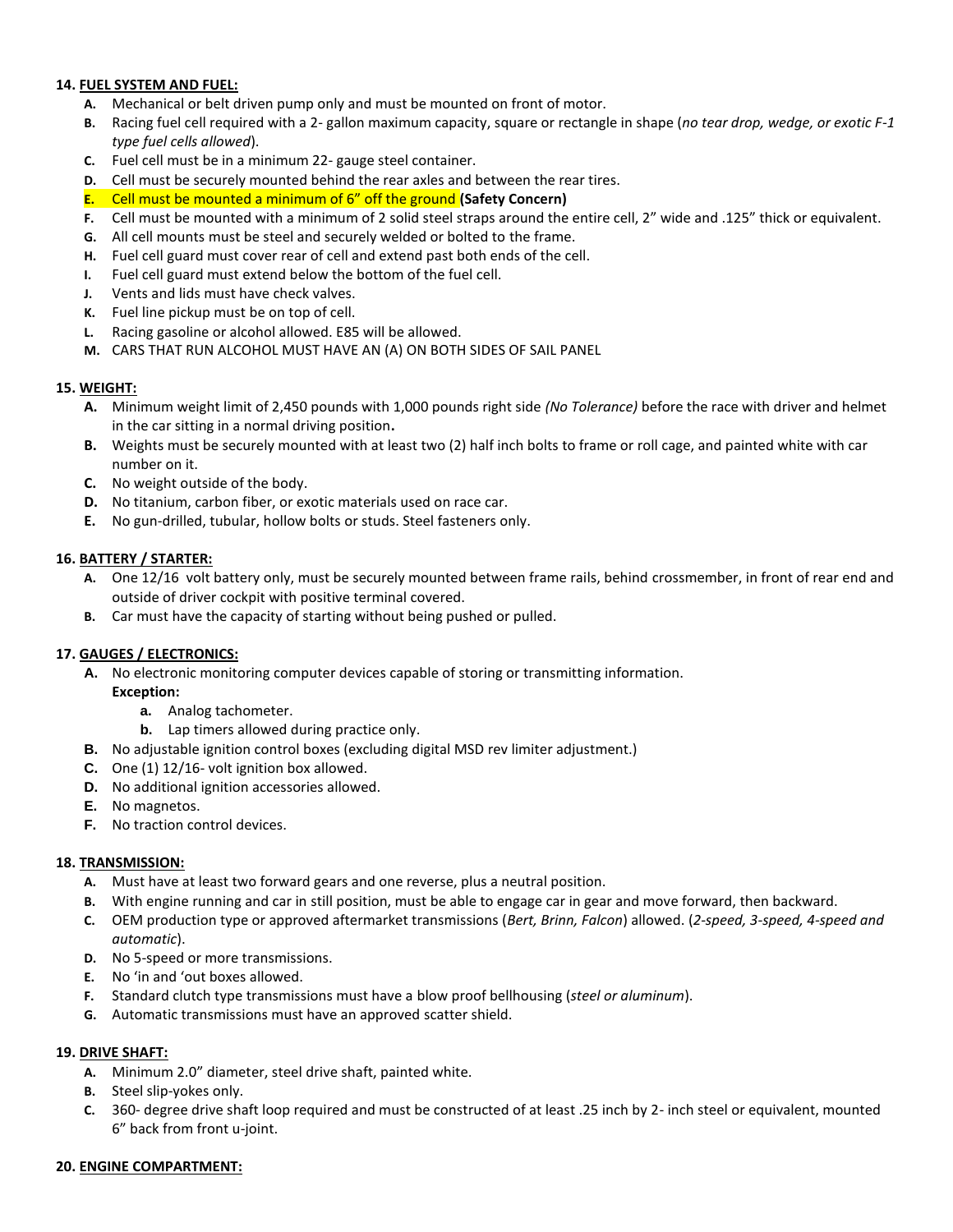- **A.** Rear of engine must be mounted at least 72" forward from centerline of rear axle.
- **B.** Engine offset must be kept within 2" of centerline of front cross member with engine level.
- **C.** Oil pan depth must be a minimum of 6.5" from the centerline of the crankshaft to the bottom of the oil pan.
	- a. Shallow pans not meeting the 6.5" depth rule will be required to weld square stock material to the front and rear of the sump area of the pan to compensate for the depth difference. **(Go Back to 11" Crank height)**
- **D.** Radiator must be mounted in front of engine. **E.** Cooling system may be modified as needed.
- **F.** No antifreeze allowed.

#### **21. ENGINE:**

- **A.** Any American make cast iron block engine allowed.
- **B.** No machine work to the outside of the block (*lightening*).
- **C.** Wet sump oiling system only.
- **D.** Single stage external pump allowed as long as oil remains in the pan (No external tanks).
- **E.** One (1) naturally aspirated two or four barrel carburetor only. *(No fuel injection)*.
- **F.** LS motors must have a distributor. NO COIL PACK IGNITIONS. **(Added for 2021)**

#### **22. NUMBERS / DECALS:**

A. All numbers shall be in contrasting color from body, affixed to both doors and top of the roof, be at least 4 inches thick and 20 inches tall, and be readable from the passenger side of the car.

#### **23. BUMPERS: (See diagram)**

- **A.** Steel bumpers must be on front and rear at all times and welded or bolted securely to the frame.
	- a. Aluminum I-Beam rear bumper is allowed
- **B.** Must be a minimum 1.25" O.D. tubing, .065" wall thickness.
- **C.** Two bar front bumper must be mounted frame end to frame end, no wider than width of OEM frame horns.
- **D.** Bottom loop must be parallel to the ground. Top bar must be directly above bottom bar, minimum 6.5" apart, measured center to center.
- **E.** No sharp edges.
- **F.** Rear bumper must have rounded nerf bars that follow quarter panel and connect back to frame on both sides.
- **G.** Bumper must be same width of quarter panels. ( See Z on body panel rules )

#### **24. BODIES: (See diagram for specifications)**

#### **ROOF:**

- **A.** You may run an aluminum roof if it meets the specs of a fiberglass roof.
- **B.** Roof Rake:
	- **a.** Must be a MINIMUM of 3" and MAXIMUM of 5" at the front.
	- **b.** Must be a MINIMUM of 1.5" and a MAXIMUM of 2" at the rear.
	- **c.** All parts of the front and rear edges of the roof must fall between the maximum and minimum rake dimensions.
- **C.** Roof must mount within 1/2" to the top of the cage and still meet existing roof rules, and Diagram (M).
- **D.** ROOFS MUST BE FIBERGLASS OR ALUMINUM (NO CARBON FIBER) FULL SIZE, ROUNDED AND STOCK APPEARING (*NO FLAT ROOFS)*.

#### **INTERIOR:**

- **A.** It is highly recommended that you keep the interior open in the cockpit around the driver in case of emergency.
- **B.** The body must be same width, front to rear, and parallel to the OEM frame.
- **C.** Engine compartment must remain open on both sides.
- **D.** Hood must be enclosed at rear.
- **E.** No panel in front of the right door to engine compartment.
- **F.** No inner panels.
- **G.** Roof must attach to decking with A,B and C Pillars.
- **H.** Driver and passenger side windows must have at least 12" X 18" opening (*height and width*), measured at the center of the window, between the lowest points at top of window, whether roof or roll cage, and the highest point at bottom of window, whether interior or body.
- **I.** No full windshields allowed.
- **J.** Must have a minimum 3 windshield bars in front of the driver.
- **K.** Lexan or aluminum cowl panel in front of the driver can be no wider than the cockpit and no farther back than the steering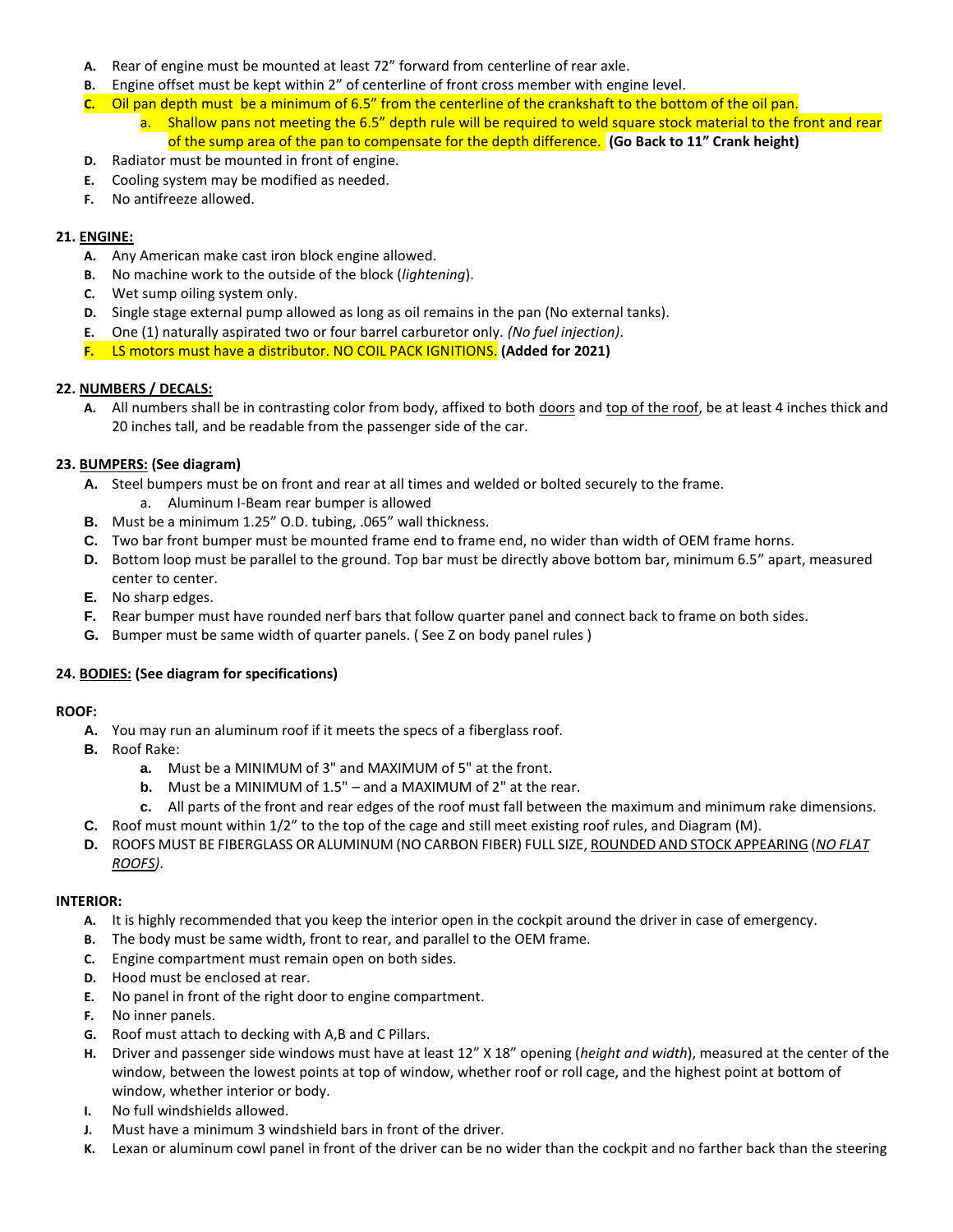wheel.

**L.** Minimum .125" aluminum, or 22 (.035") gauge steel, complete floor pan required.

#### **SPOILER:**

- **A.** 4" x 66" maximum spoiler. (Lexan is recommended)
- **B.** Must be 45° to the deck lid. **(Added for 2021 to align with series and other tracks)**
- **C.** Spoiler must be solid.
- **D.** Braces must support from the rear. No verticals of any kind allowed. **(Changed to rear supports only)**

#### **SAIL PANELS:**

- **A.** Must not be wider than the body and must attach to the quarters in a single stock appearing plane that angle inward to the roof.
- **B.** No fins or lips on body, however, you may run a lip of 3/4" x 3/4" on sail panel for strength only.
- **C.** May use lexan in sail panels.
- **D.** Quarter panels and B/C pillars must be 2 distinct pieces.

#### **NOSES:**

- **A.** Plastic noses are allowed as long as they meet body dimensions.
- **B.** All cars must run a full upper and lower nose.
- **C.** Noses will be allowed a maximum 3" front lower valance/splitter around the bottom of the nose.
- **D.** Aluminum noses are allowed vertical sides with a maximum lip width of 1.5".

#### **BODY MISC:**

- **A.** No plastic body parts other than approved noses or hood scoops.
- **B.** No wings or aerodynamic devices or lips inside or outside the car.
- **C.** Outside of tires must be the widest part of car.
- **D.** Oil coolers/radiator must not protrude above interior or outside of the body.

## **ASPHALT BODY DIAGRAM & DIMENSIONS**

- **A.** 20" Max. 16" Min. (Ground to center of bumper front & rear)
- **B.** 6.5" Min. (Center to center)
- **C.** 46" Max. 42" Min.
- **D.** 6" Max. Hood sides 3" Max. Rake in hood.
- **E.** 36" Max. Dimension applies to bumper and nose length and includes 3" splitter.
- **F.** 6" Max. (Scoop/Deflector)
- **G.** Side skirts can hang no lower than the bottom plane of the frame. Bottom of Quarters must be 8" from the ground **(Align with other rule sets)**
- **H.** 19" Max. (Same both sides)
- **I.** 112" Max. 108" Min.
- **J.** 29" Max. 22" Min.
- **K.** 72" Max. Or not past back of block, right side. Left side may extend forward to cover foot box if necessary.
- **L.** 18" Max. 12" Min. Opening, both sides.
- **M.** With a 6' level, you must have a minimum of 1.5" and a maximum of 2" of gradual clearance at the rear edge of the roof and 3" minimum and 5" maximum at the front edge of the roof. The rake of the roof may be measured at any point from side to side.
- **N.** 117" Max. 106" Min.
- **O.** 45" Max. 34" Min.
- **P.** 3" Max. height at rear of sail panel with a gradual slope from the roof to this point.
- **Q.** Interior rake is 6" Maximum front to rear and flat across.
	- **a.** If flat at front half of interior you have used up 50% of your 6" so from behind the driver to the rear you only have 3" of slope.
	- **b.** Top of interior must be flush with the top of doors and quarter panels.
	- **c.** Interior rake measurement will be the difference in height between the top, front edge of the door and the highest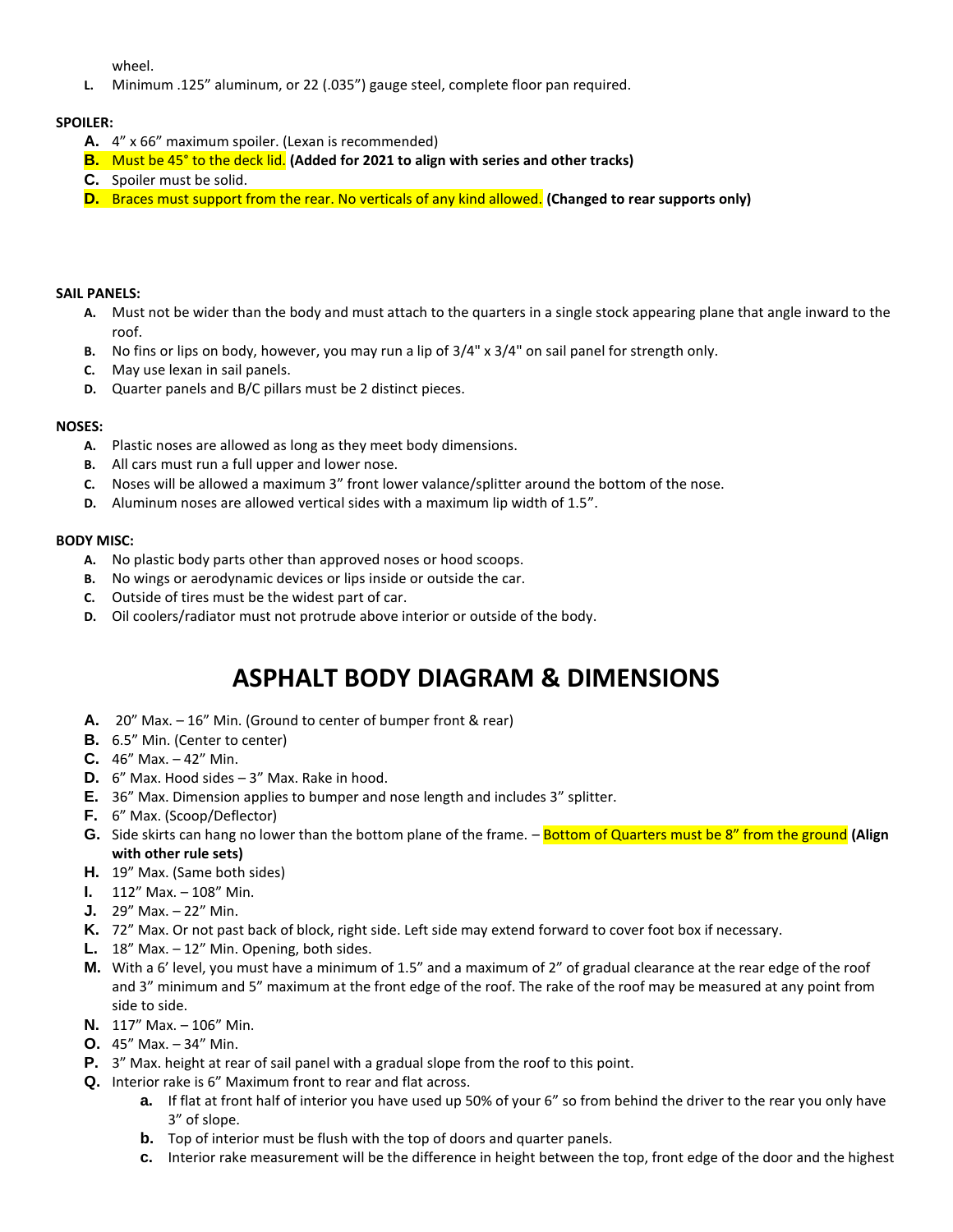point of the rear quarter panel.

- **R.** 38" Max. 28" Min.
- **S.** 38" Max. 24" Min.
- **T.** 66" Max. 24" Min. No narrower than radiator
- **U.** 52" Max. 44" Min.
- **V.** 56" Max. 41" Min.
- **W.** Tires must be the widest part of the car. Must be able to see sidewall of tire from front, top, and rear.
- **X.** 66" Max. 53" Min.
- **Y.** Rear panel must be solid 8" Panel. It must be 90 degrees to the ground, attached to the deck, extend to the quarter panels and be fastened securely.



Shaded area reserved for Series and/or Track Sponsor Decals. MUST DISPLAY DECALS TO BE ELIGIBLE FOR FULL PURSE.



#### **25. OVERALL:**

**(A)** Sanctioning Body and/or Track reserves the right to change, modify, add or delete to these rules as they deem necessary. **(B)** Sanctioning Body and/or Track reserves the right to confiscate any part or parts deemed by their Officials to be outside the rules. This includes tires, or any other part(s) of any race car, at any event, at any time.

**(C)** All decisions of the Officials are final and binding without exception.

#### **26. GENERAL COMPETITION:**

**(A)** Drivers shall be responsible for the conduct and actions of all crewmembers, and any unsportsmanlike conduct shall be grounds for